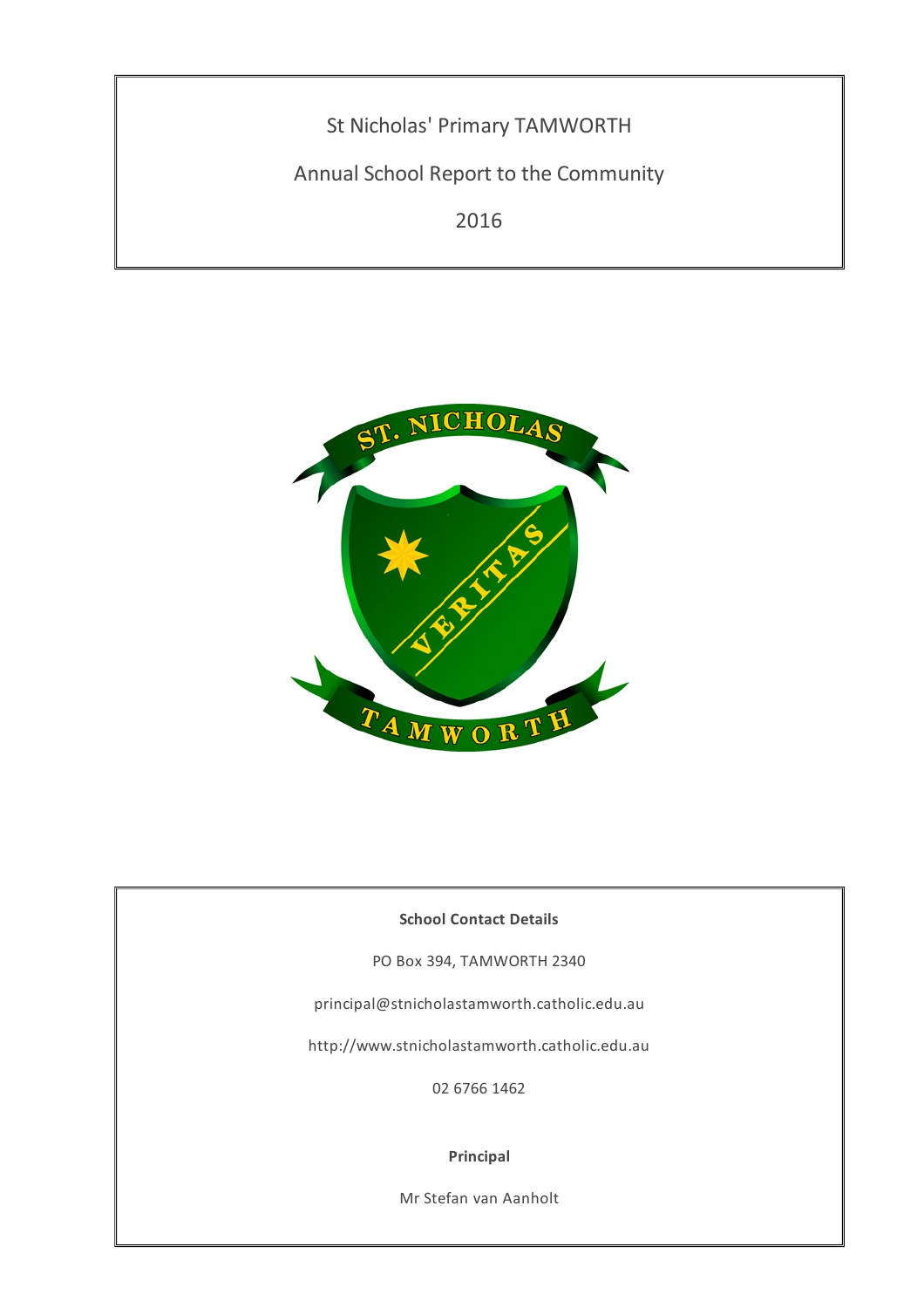St Nicholas' Primary is registered by the Board of Studies, Teaching and Educational Standards NSW. The Catholic Schools Office, Armidale the 'approved authority' for the Registration System formed under Section 39 of the Education Act 1990 (NSW).

The *Annual School Report to the Community* provides parents and the wider School community with fair, reliable and objective information about School performance measures and policies, as determined by the Minister for Education. The *Report* also outlines information about initiatives and developments of major interest and importance during the year and the achievements arising from the implementation of the School's Annual Improvement Plan.

The *Report* demonstrates accountability to regulatory bodies, the School community and the Catholic Schools Office, Armidale. This *Report* has been approved by the Catholic Schools Office, Armidale in consultation with the Regional Consultant who monitors that the School has appropriate processes in place to ensure compliance with all Board of Studies, Teaching and Educational Standards, NSW requirements for Registration and Accreditation.

This *Report* complements and is supplementary to School newsletters and other regular communications. Further information about the School may be obtained by contacting the School or by visiting the School's website.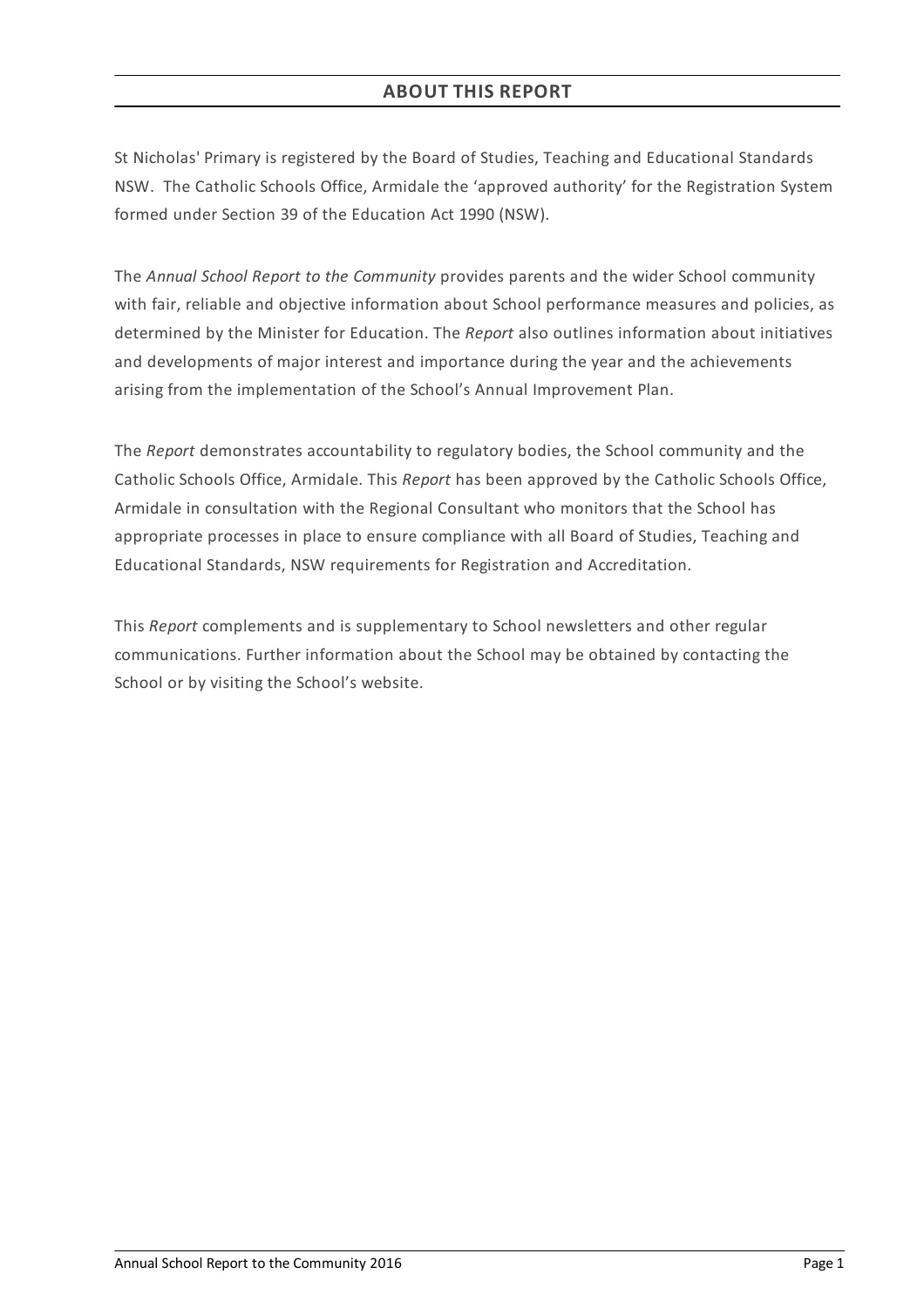# **SECTION ONE: MESSAGE FROM KEY GROUPS IN OUR COMMUNITY**

## **Principal's Message**

As a community of Faith, the students of St Nicholas School experience Catholic Education, worship and personal spiritual reflection in a creative, dynamic and vibrant way.

A very important aspect of life at St Nicholas is the involvement of our parents. We encourage parents to become as engaged as possible in their child's education and we use a variety of methods to communicate with them.

Our educational practice is based on the principles of Professor John Hattie's research and visible learning philosophy. We expect students to strive for "2 more marks" in all they do.

Our "Manners Matter" initiative ensures that students are encouraged and reminded on a regular basis to display behaviour that is polite and courteous.

I thank all members of our school community, staff, parents and the parish community for their commitment and I am honoured to lead such a wonderful community.

#### **Parent Body Message**

This year has been a very exciting one for the school community as we have seen the commencement and near completion of Stage 1 of the building program.

St Nicholas parents have once again shown what an asset they are to our school community. Over \$30 000 was raised over the year by holding various fundraising activities. St Nicholas parents are heavily involved in all aspects of school life, both at school and for extra curricula activities. Their representation on the School Board has provided independent, objective advice to the school executive in financial management, policy development and other aspects of school life.

#### **Student Body Message**

Being captains has been an amazing experience. In our role as school captains, we have attended numerous Masses including; an ANZAC Memorial Service, an Australia Day gathering, representing our school at a Catholic Schools Week Mass at the Armidale Cathedral, a Remembrance Day Service and a Mass to end The Year of Mercy. We led St Nicholas School in the ANZAC Day March. We made an appearance at the Sydney Olympic Park for Young Leaders Day.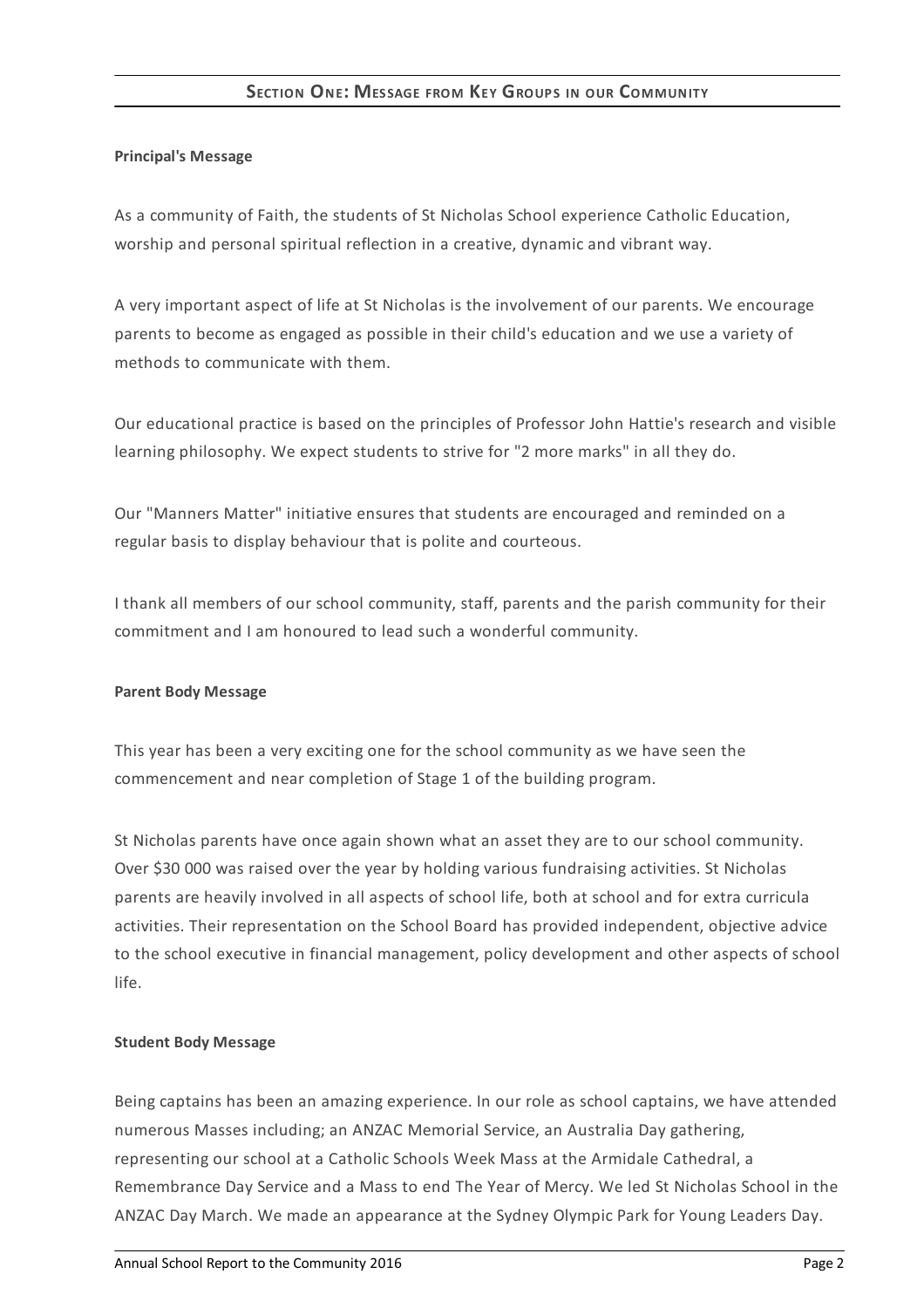We had a look at the new buildings of our school and shot a video. We have had many opportunities to encourage students to aim for 2 more marks, go with the flow and LIFT.

We have learnt that it takes a lot of responsibility and leadership to be role models for our school. We have learnt that we must always set a great example through our actions and words.

To be leaving St Nich's is going to be very tough. We are thankful that our school has given us a wonderful education and prepared us for high school and life after school. We are going to miss all our friends that we have been at school with for several years as they might be going to another school. The best part is that we still have memories that have all been involved with school.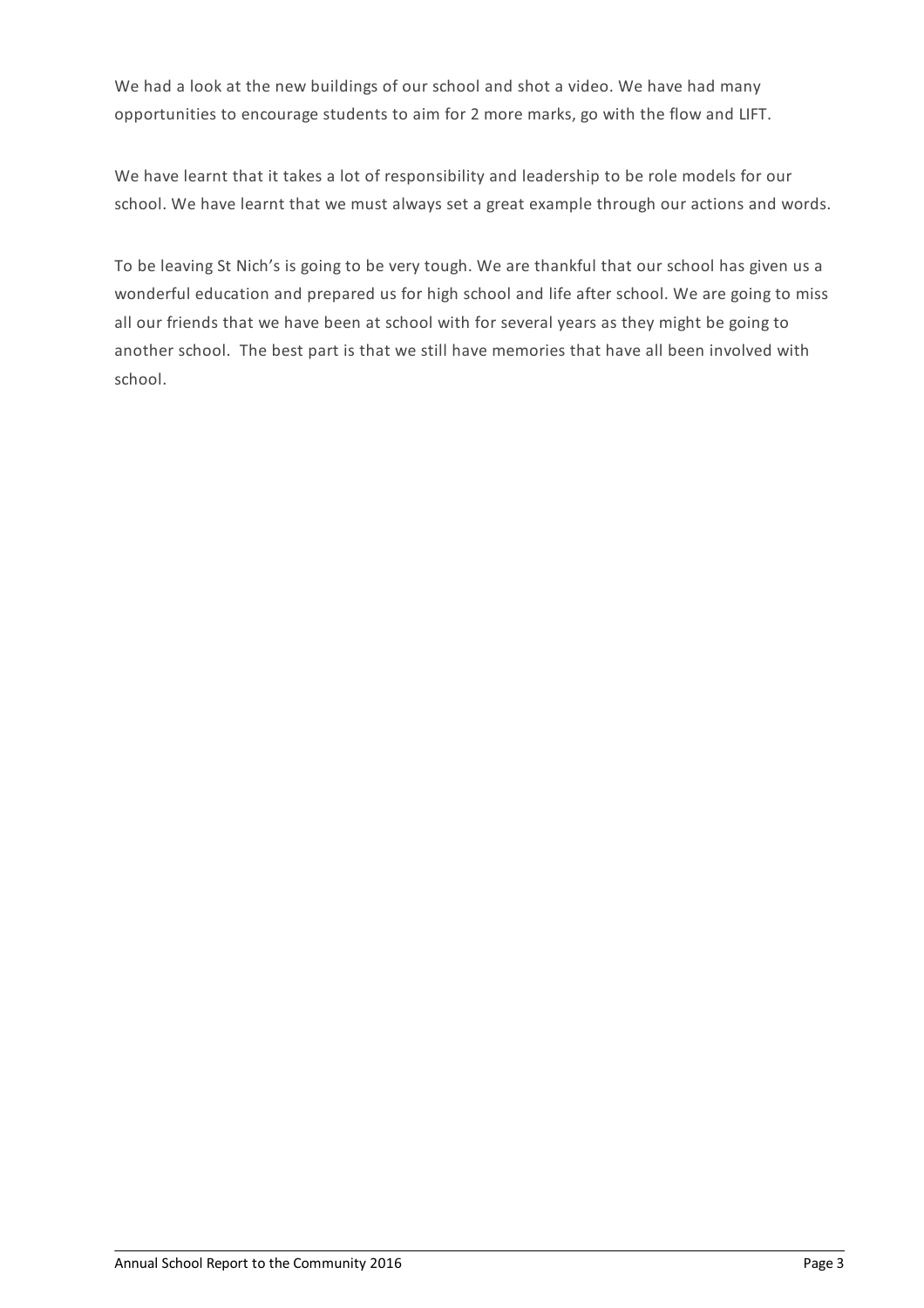St Nicholas' Primary is a Catholic systemic Co-educational School located in TAMWORTH.

In January this year the school commenced stage 1 of a 2 stage building project that will dramatically enhance the school's infrastructure, aesthetics and pedagogical practice. Over the 2 stages the school will see the establishment of 15 flexible learning spaces, 4 seminar rooms, a new library, new toilet facilities, upgrades to the school's sporting and play areas as well as the beautification of the school grounds.

This project will see the school move into a 21st Century educational environment with the latest computer technologies and collaborative teaching practice and pedagogy. We strive to develop a Catholic Professional Learning Community that focuses on learning for all in the school community, collaboration between all stakeholders, a culture of continuous improvement and results orientation within the framework of our Catholic faith. The school invests heavily in the professional development of teachers and staff so as to ensure that we keep abreast of the latest teaching practices and ides.

To assist with the educational delivery the school has a number of support staff including two Leaders of Pedagogy, Educational Assistants, Minilit paraprofessionals, Teacher Librarian, ICT Assistant and Student Support Teacher.

Students in Year 3 through to Year 6 have access to their own chrome book and the younger students have ipads to enhance their use of technology in the learning process.

Students have the opportunity to participate in a vast range of extra curricula activities including a number of summer and winter sports, debating, public speaking, choir, guitar, piano, chess, and Tournament of the Minds to mention a few. A highlight this year was the performances of our Year 5 and 6 students in the Captivate extravaganza.

The school encourages parental participation in the life of the school and the educational journey of their children. Parents are provided with numerous opportunities to be part of the life of the school including: volunteering in our Friar's Tuckshop, supporting learning in the classroom, guest speakers, fundraising events, assisting with sporting teams, School and Parish Masses, cooking breakfasts and many more.

Effective communication with parents is established through a weekly electronic newsletter, email, an interactive website that includes Pinterest and Youtube, regular parent meetings and Yearly and Half Yearly Reports.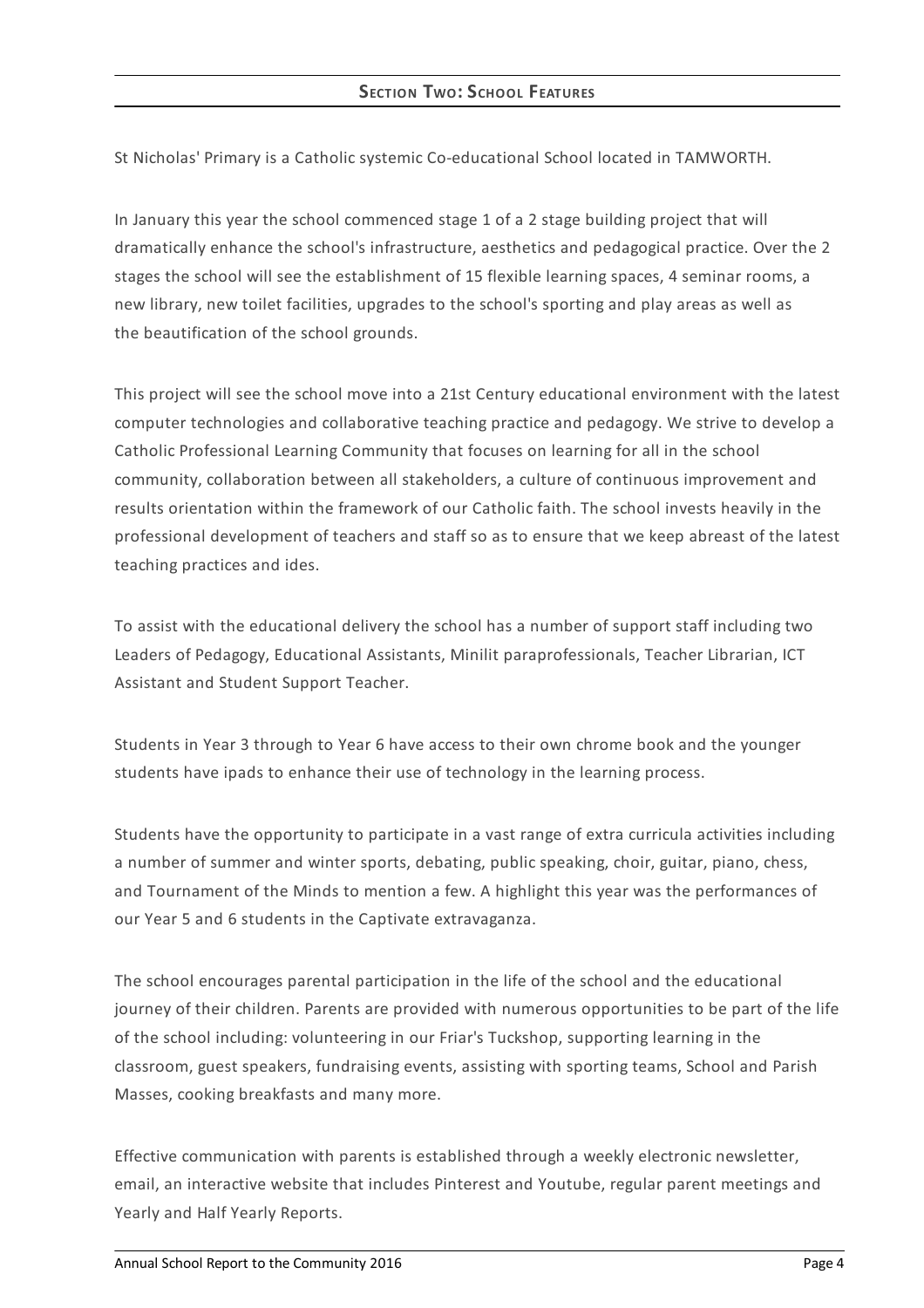# **SECTION THREE:STUDENT PROFILE**

## **Student Enrolment**

The School caters for students in Kindergarten to Year 6. Students attending this School come from a variety of backgrounds. The following information describes the student profile for 2016:

| <b>Girls</b> | <b>Boys</b> | LBOTE*     | <b>Total Students</b> |
|--------------|-------------|------------|-----------------------|
| 228          | 247         | $-1$<br>-- | $- -$<br>4/5          |

\* Language Background Other than English

## **Enrolment Policy**

The Diocese of Armidale adheres to the policy as endorsed by the Bishops Commission for Catholic Schools 'Enrolment of Students in the Catholic Systemic Schools of the Diocese of Armidale'*[.](http://www.ceosyd.catholic.edu.au/About/Pages/pol-pos-papers.aspx)* The Catholic Schools Office Armidale monitors the implementation of this policy. The policy has been developed in the context of government and system requirements. Children from families who are prepared to support the ethos and values of the Catholic Church may be considered eligible for enrolment. A pastoral approach is adopted for parents experiencing genuine difficulty with the payment of fees.

This school does not have any enrolment policies or support documents in addition to the Bishop's Commission for Catholic Schools 'Enrolment Policy' for schools in the Diocese of Armidale. This policy is available on the Armidale Catholic Schools Office website at;

http://www.arm.catholic.edu.au

## **Student Attendance Rates**

The average student attendance rate for 2016 was 94.57%. Attendance rates disaggregated by Year group are shown in the following table.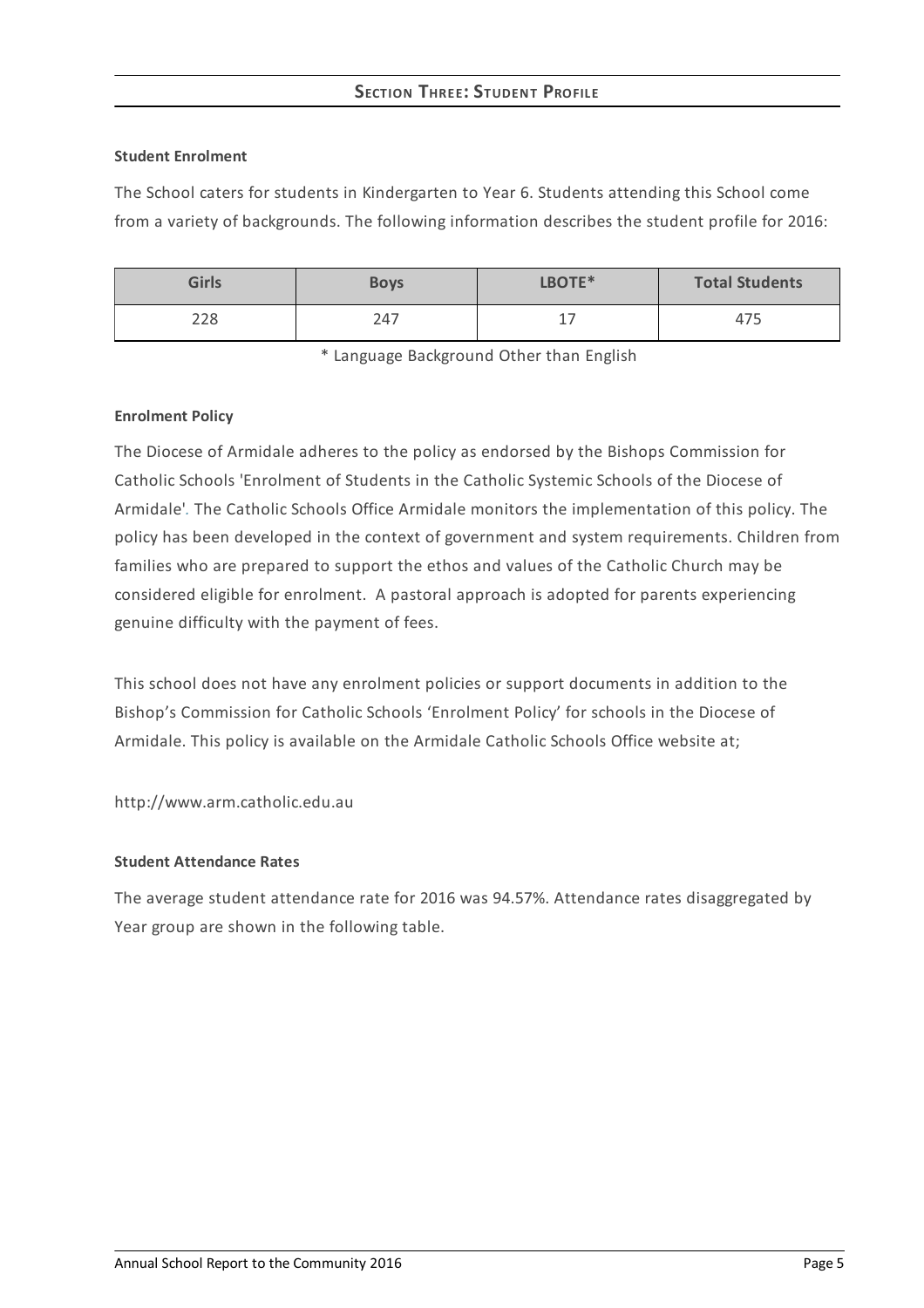| <b>Attendance rates by Year group</b> |        |  |  |
|---------------------------------------|--------|--|--|
| Kindergarten                          | 94.00% |  |  |
| Year 1                                | 95.00% |  |  |
| Year 2                                | 94.00% |  |  |
| Year <sub>3</sub>                     | 94.00% |  |  |
| Year 4                                | 95.00% |  |  |
| Year 5                                | 95.00% |  |  |
| Year 6                                | 95.00% |  |  |

## **Managing Student Non-Attendance**

Regular attendance at school is essential if students are to maximise their potential. The School, in partnership with parents, is responsible for promoting the regular attendance of students. While parents are legally responsible for the regular attendance of their children, School staff, as part of their duty of care, monitor part or whole day absences.

School staff, under the Principal's leadership, support the regular attendance of students by:

- providing a caring teaching and learning environment which fosters students' sense of wellbeing and belonging to the School community;
- maintaining accurate records of student attendance;
- recognising and rewarding excellent and improved student attendance;
- implementing programs and practices to address attendance issues when they arise.

The Principal is responsible for supporting the regular attendance of students by ensuring that:

- parents and students are regularly informed of attendance requirements and the consequences of unsatisfactory attendance;
- all cases of unsatisfactory attendance and part or full day absences from school are investigated promptly and that appropriate intervention strategies are implemented;
- the Director of Catholic Schools or designated Catholic Schools Office Armidale officer is provided with regular information about students for whom chronic non-attendance is an issue and for whom School strategies have failed to restore regular attendance.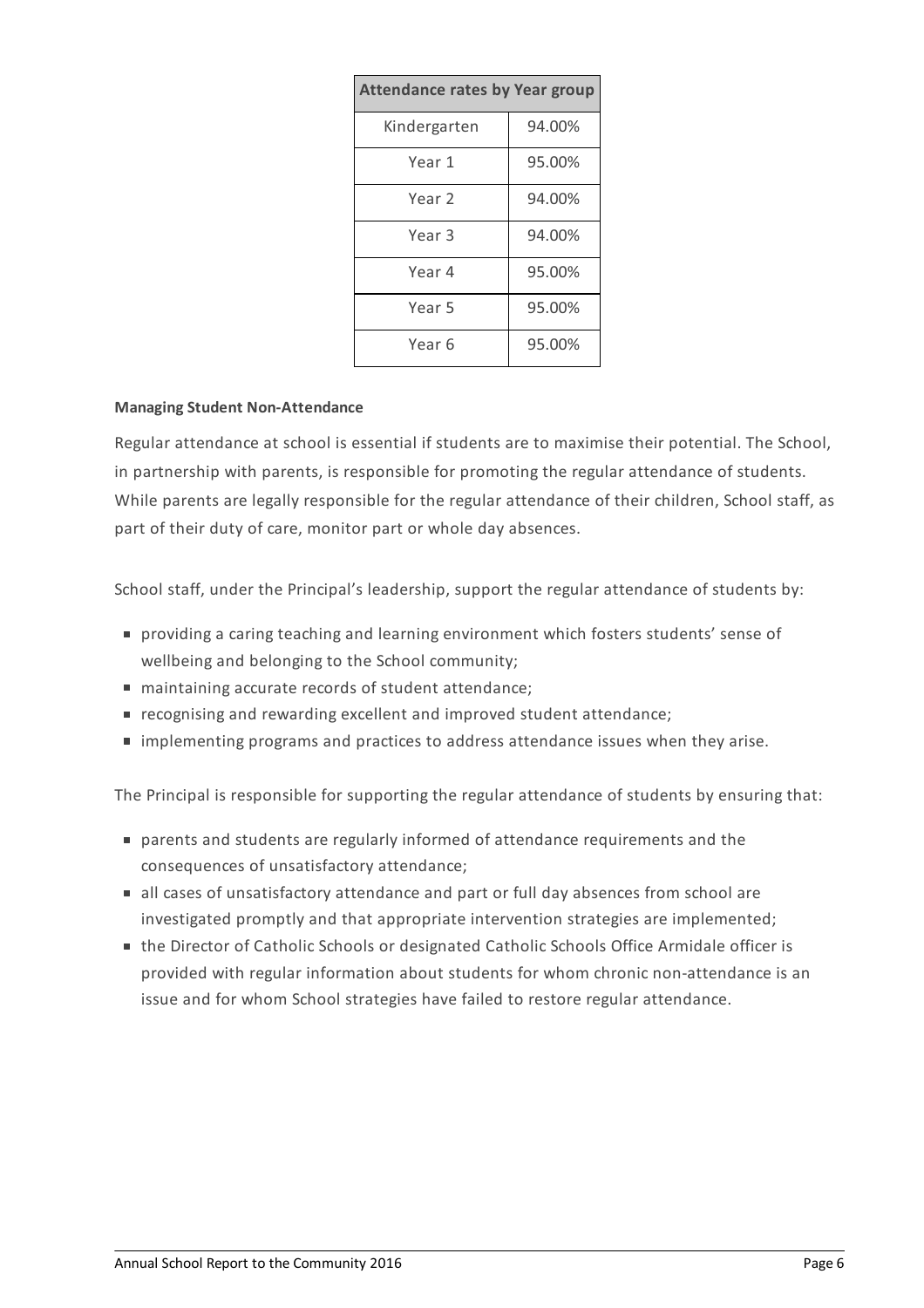| <b>Total Teaching Staff*</b> | <b>Total Non-Teaching Staff</b> | <b>Combined Total</b> |
|------------------------------|---------------------------------|-----------------------|
|                              |                                 | 4 <sub>4</sub>        |

The following information describes the staffing profile for 2016:

\* This number includes 22 full-time teachers and 5 part-time teachers.

Percentage of staff who are Indigenous 3%

## **Professional Learning**

The ongoing professional development of each staff member is highly valued. Professional learning can take many forms including whole school staff days, subject specific in services, meetings and conferences and a range of professional learning programs provided by the Catholic Schools Office Armidale. The School takes responsibility for planning, implementing, evaluating and tracking of its staff professional learning and individual staff members take responsibility for their ongoing professional development. All teachers have been involved in professional learning opportunities during the year related to improving student outcomes.

The School held the equivalent of five staff developments days this year with areas of focus as follows:

| Term 1            | Curriculum Development for 2016.                                                                                                            |
|-------------------|---------------------------------------------------------------------------------------------------------------------------------------------|
| Term <sub>2</sub> | Implementation of the Catholic Principles and Values document in all Key<br>Learning Areas with a particular focus on the Sanctity of Life. |
| Term 3            | Staff, student and parent well being delivered by psychologist Andrew Fuller.                                                               |
| Term 4            | Redesigning learning for effective practice in flexible learning environments and<br>working collaboratively for student success.           |

St Nicholas as a Professional Learning Community values teacher professional development as a priority. Professional learning takes many forms including; staff development meetings, staff development days, visits to others schools and dioceses, conferences, a range of professional learning programs provided by the Catholic Schools Office and individual programs based on teachers' Professional Learning Plans.

## **Teacher Standards**

The following table sets out the number of teachers who fall into each of the categories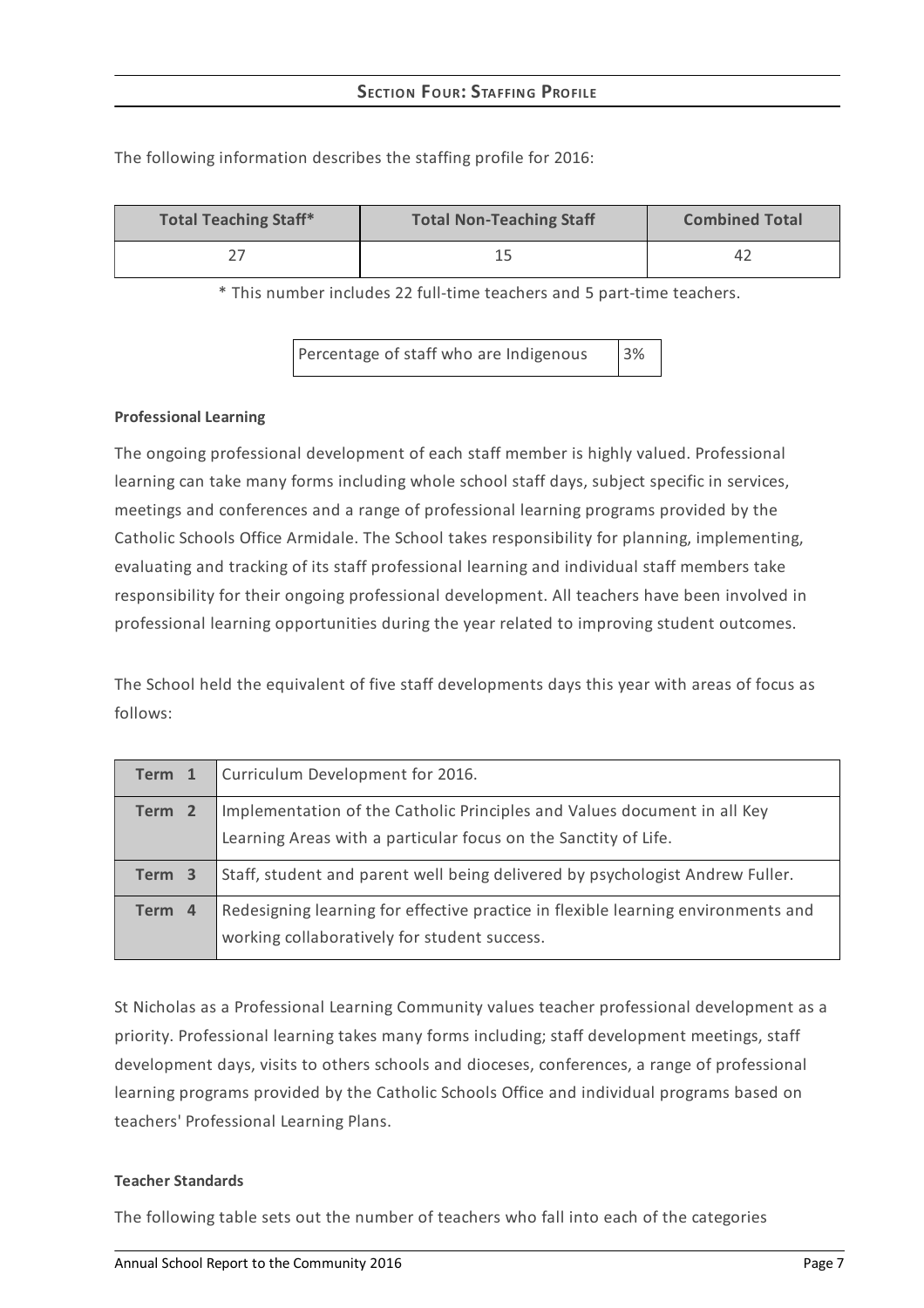determined by the Board of Studies, Teaching and Educational Standards, NSW:

| <b>Teacher Qualifications</b>                                                                                                                   | Number of<br><b>Teachers</b> |
|-------------------------------------------------------------------------------------------------------------------------------------------------|------------------------------|
| 1 Those having formal qualifications from a recognised higher education<br>institution or equivalent.                                           |                              |
| 2 Those having graduate qualifications but not a formal teaching qualification<br>from a recognised higher education institution or equivalent. |                              |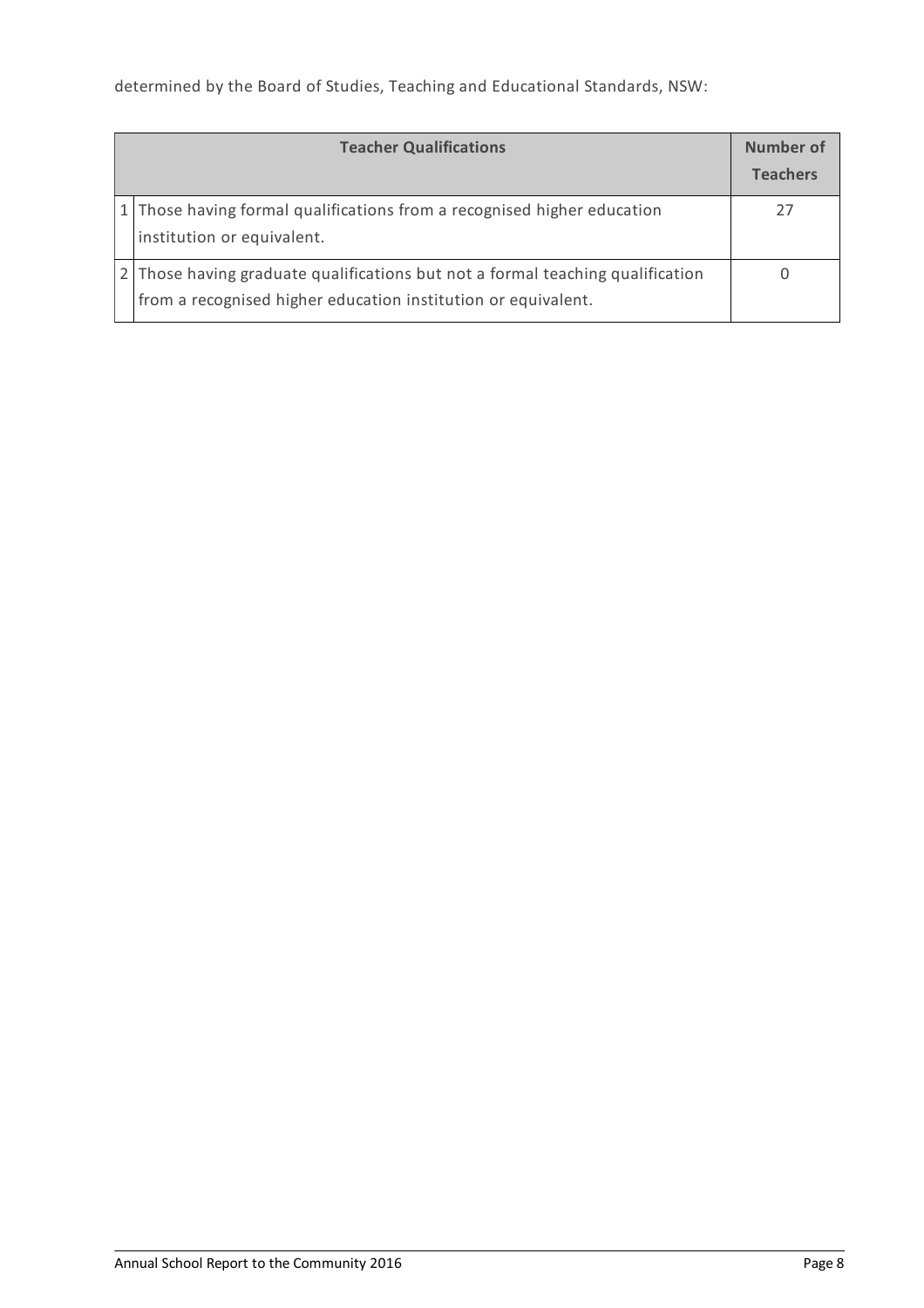St Nicholas' Primary follows the Armidale Diocesan Religious Education Curriculum and uses the student text *To Know, Worship and Love,* as authorised by the Bishop of Armidale, Michael Kennedy.

The school has continued to incorporate the Catholic Principles and Values statements mandated by Bishop Michael Kennedy into the programs for All Key Learning Areas. Staff also attended a professional development day on the principle of The Sanctity of Life

Our Parish Priest Father Jose (Joe) Adriano and Assistant Parish Priest Father Joseph Armah visited the school on a weekly basis. Father Joe and Father Joseph administered Reconciliation to Years Three to Six once a term and regularly spent time in all classrooms engaging with the students.

With the support of Father Joe and Father Joseph there were two whole school Masses celebrated each term. The school also celebrated four Feast days and special events. These included the Opening School Mass, Ash Wednesday Mass and the Feast of Saint Joachim and Anne for Grandparent's Day. All parents, families and friends were invited to attend these Masses and parents, students and staff participated in a variety of ministry roles including Eucharistic Ministry. Each term there were also opportunities for families to attend Family Mass on the first Sunday of the month at St Nicholas Parish. Staff also attended the First Friday Mass each month at St Nicholas Parish to again foster the importance of praying and gathering as one community. Four students participated in altar server training and are now regular altar servers at weekend and school masses.

Throughout the year the Sacramental Programs of First Holy Communion and Confirmation were offered and delivered to students in Years Three and Six. Parents and other family members participated through meetings and home programs The Sacrament of Confirmation was supported with a retreat that was attended by St Nicholas Parishioners, Bishop Michael Kennedy, teachers and the candidates.

Daily prayer continued for staff, students and parents throughout the year with school leaders leading the school community in prayer at assemblies and special events. Weekly memo meetings, staff meetings, monthly Board meetings, and Parents, Teachers and Friends meetings also began with prayer. Another part of the prayer life of the school was the opportunity offered to pray the Rosary during the month of October. Prayer was also included in each edition of the school's newsletter.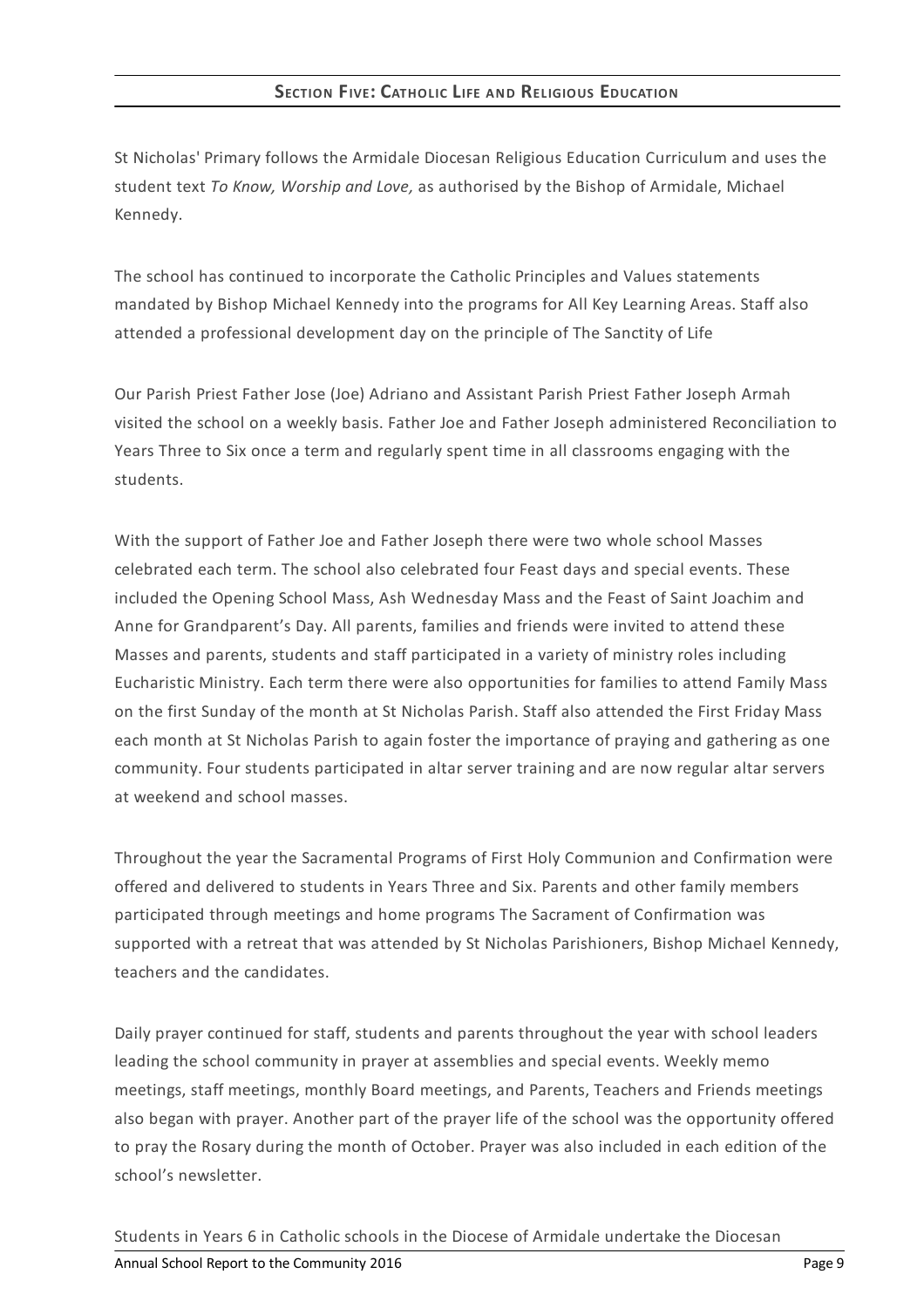Religious Education (RE) Test annually. The test consists of fifty multiple-choice questions. Results of the test are analysed by teachers and are used to inform teaching and learning in Religious Education.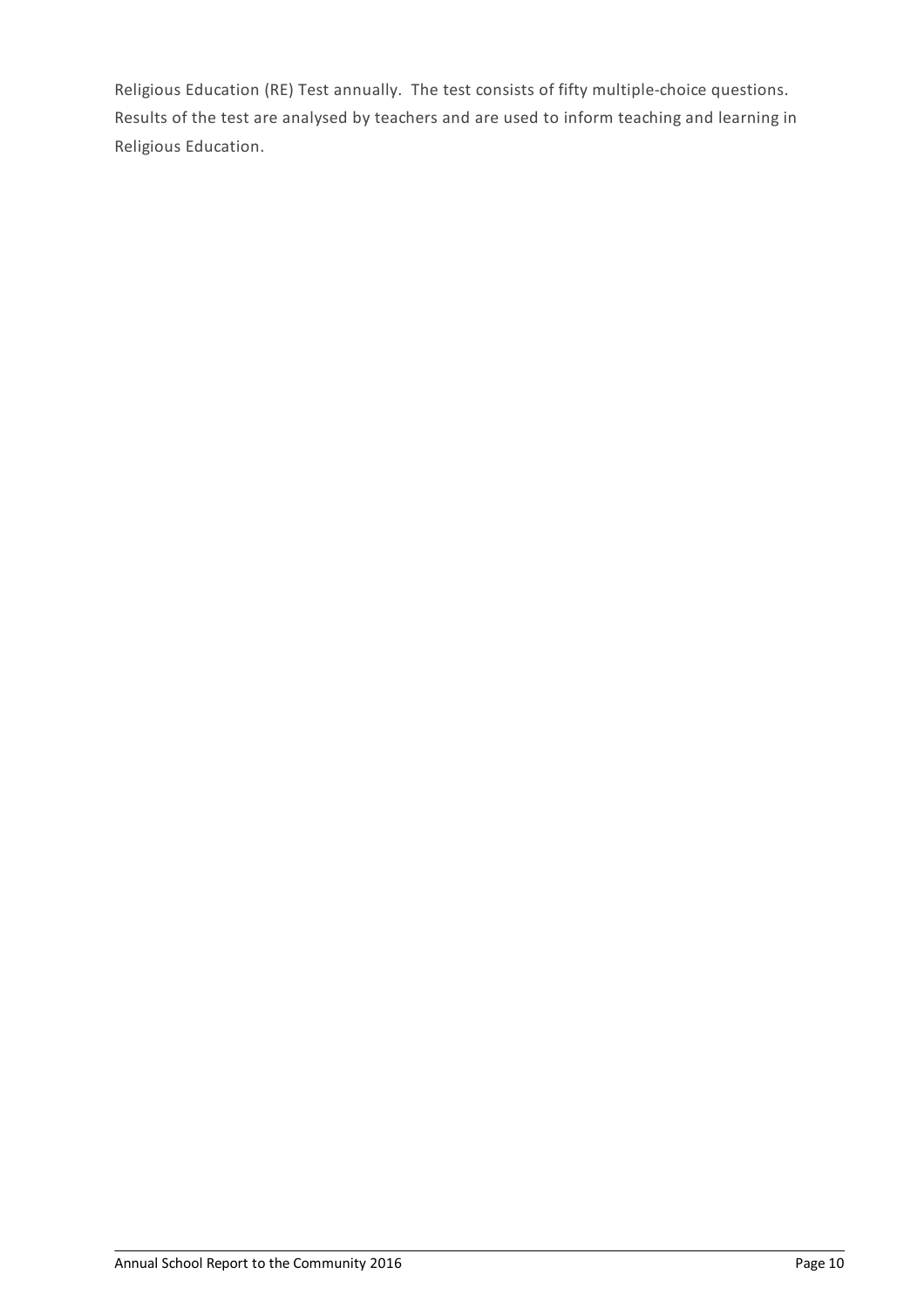# **SECTION SIX: CURRICULUM**

The school provides an educational program based on, and taught in accordance with the Board of Studies, Teaching and Educational Standards, NSW syllabuses for Primary Education. The Key Learning Areas (KLAs) are English, Mathematics, Science and Technology, Human Society and its Environment, Creative Arts and Personal Development, Health and Physical Education. In addition, the school implements the curriculum requirements of the Catholic Schools Office Armidale.

This year the school was selected by BOSTES for a random monitoring visit and all areas audited were deemed compliant.

During 2016 the focus on quality teaching and learning continued to be centered on a 'new' pedagogical framework, based on the research of John Hattie and others, which was introduced in 2014. We call it the LIFT (Learning Is Forever Together) Program. The 3 key acronyms which form the core of the program are WALT (We Are Learning To), WILL (What It Looks Like) and WILT (What I Learnt Today). The school's philosophy is that all learning must be visible to assist students with their learning. The students must see clearly what they need to produce. An educational mantra at the school is that everyone strives for,' 2 more marks'.

Teachers worked collaboratively throughout the year to assess, plan and reflect on the teaching and learning as well as the introduction of the 'new' Mathematics syllabus.

The school uses data to inform all of its practice. Data includes results from SENA (Numeracy), PM Reading Benchmarks, NAPLAN, ACER PAT Testing, the Year 6 state wide Religious Education Test, student attendance, AEDI and A-E Reporting. Infants students who were identified as requiring additional support in literacy were placed in the MiniLit (Meeting Initial Needs in Literacy) Program devised by Macquarie University and older students were placed in the MultiLit Program and Reading Comprehension Program.

The school has advanced the use of technology in the classroom with all students having access to interactive technology including ipads and SMARTBOARDS as well as electronic books and laptop computers. All infants classes are fitted with Redcat sound systems to amplify and clarify language in the classroom. The school has also moved to engage students more fully with the introduction of chromebooks and the Google suite of educational apps for primary students.

A range of curricula and extra curricula activities was available for students to discover and develop their individual talents. These included:

Various Excursions both locally and intrastate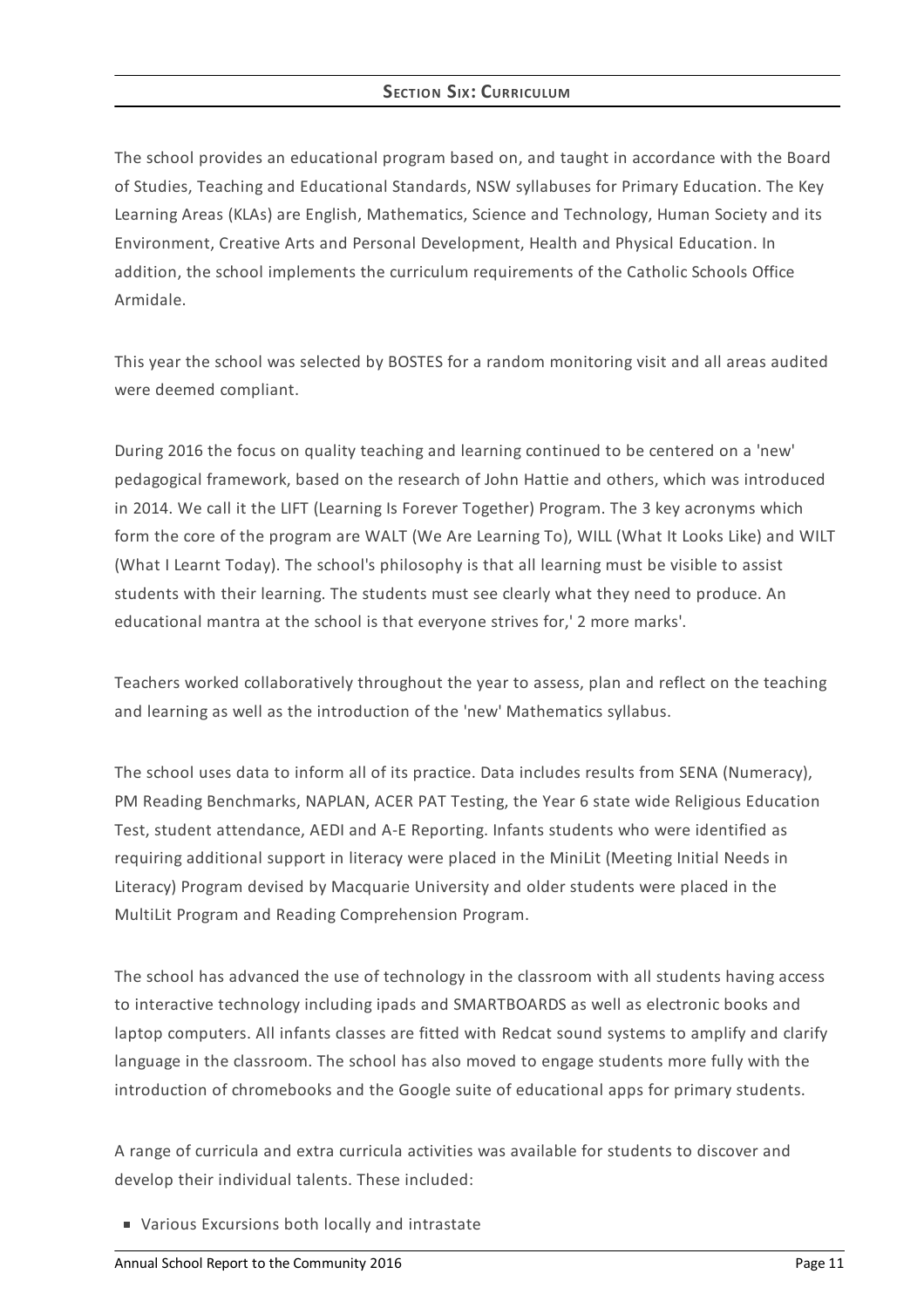- Tournament of the Minds
- Catholic Schools Celebrate
- Debating and Public Speaking
- Sporting pathways to state and national level.
- Ghool House competitions
- Dance and lip sync contests
- Opportunities for students to have tuition in guitar, ukelele and piano
- Various lunch clubs such as lego, chess, ipad and dance
- Individual Plans for students experiencing difficulty
- Eisteddfod performances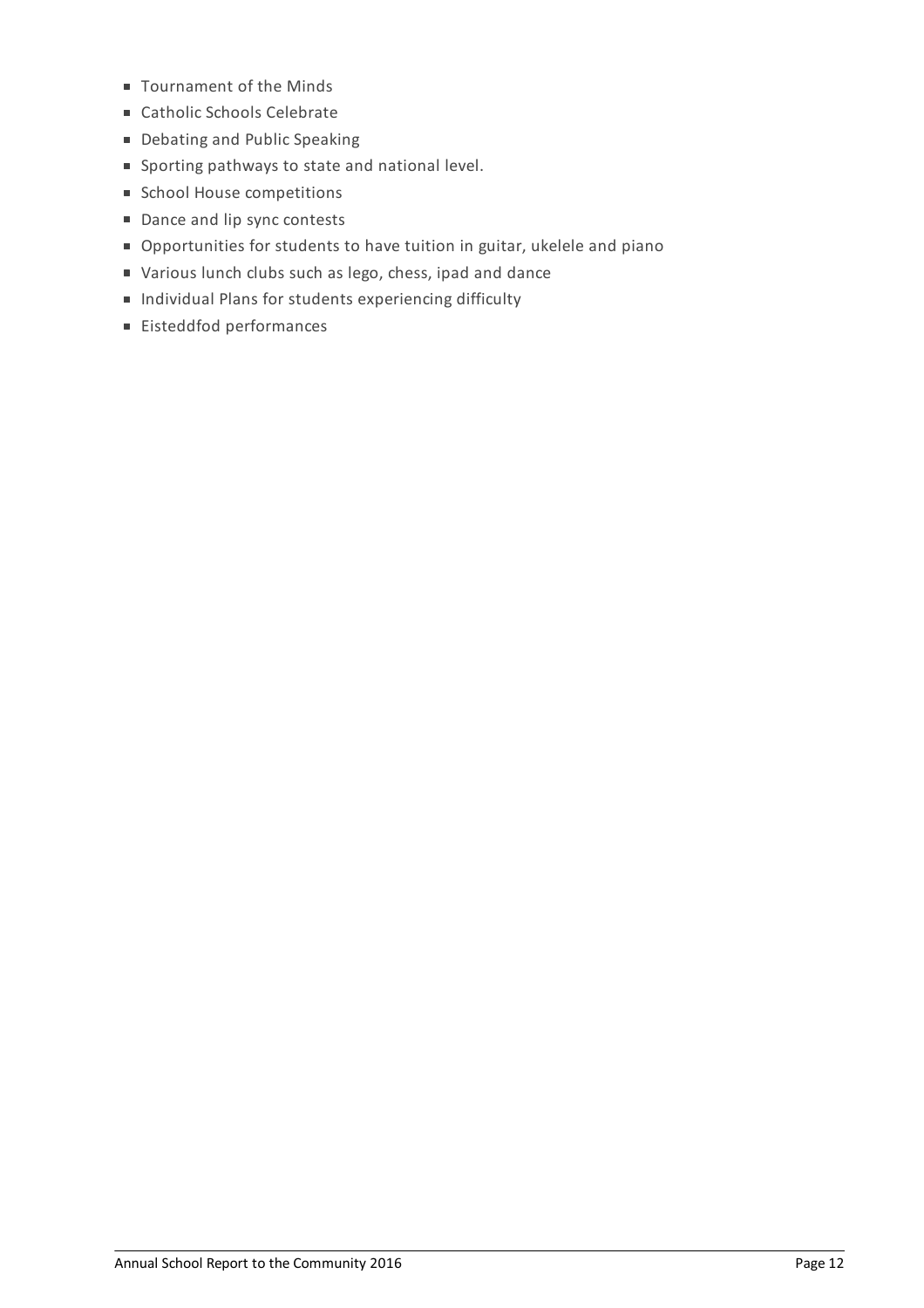# **SECTION SEVEN:STUDENT PERFORMANCE IN STATE-WIDE TESTS AND EXAMINATIONS**

The National Assessment Program – Literacy and Numeracy (NAPLAN) is an annual assessment for students in Years 3, 5, 7 and 9. NAPLAN assessment results provide valuable information about student achievements in literacy and numeracy. An analysis of these results assists School planning and is used to support teaching and learning programs.

The tables below show the percentages of students who achieved particular skill bands in numeracy and the aspects of literacy. The School results shown are compared to students nationally. Literacy is reported in four content strands (aspects): Reading, Writing, Spelling, Grammar and Punctuation. Numeracy is reported as a single content strand.

| <b>NAPLAN RESULTS 2016</b> |                 | % of students in the<br>top 2 bands |                  | % of students in the<br>bottom 2 bands |                  |
|----------------------------|-----------------|-------------------------------------|------------------|----------------------------------------|------------------|
|                            |                 | <b>School</b>                       | <b>Australia</b> | <b>School</b>                          | <b>Australia</b> |
|                            | <b>Reading</b>  | 57.50%                              | 49.40%           | 4.10%                                  | 11.50%           |
|                            | <b>Writing</b>  | 63.00%                              | 48.80%           | 1.40%                                  | 6.20%            |
| Year<br>3                  | <b>Spelling</b> | 58.90%                              | 46.40%           | 4.10%                                  | 12.40%           |
|                            | Grammar         | 63.00%                              | 52.50%           | 4.10%                                  | 9.60%            |
|                            | <b>Numeracy</b> | 54.20%                              | 35.60%           | 4.20%                                  | 13.40%           |

| <b>NAPLAN RESULTS 2016</b> |                 | % of students in the<br>top 2 bands |                  | % of students in the<br>bottom 2 bands |                  |
|----------------------------|-----------------|-------------------------------------|------------------|----------------------------------------|------------------|
|                            |                 | <b>School</b>                       | <b>Australia</b> | <b>School</b>                          | <b>Australia</b> |
|                            | <b>Reading</b>  | 43.30%                              | 35.30%           | 1.70%                                  | 15.50%           |
|                            | <b>Writing</b>  | 33.40%                              | 17.20%           | 5.00%                                  | 18.10%           |
| Year<br>5                  | <b>Spelling</b> | 48.40%                              | 29.80%           | 1.70%                                  | 17.20%           |
|                            | Grammar         | 46.60%                              | 36.30%           | 1.70%                                  | 15.00%           |
|                            | <b>Numeracy</b> | 26.70%                              | 28.30%           | 8.30%                                  | 16.50%           |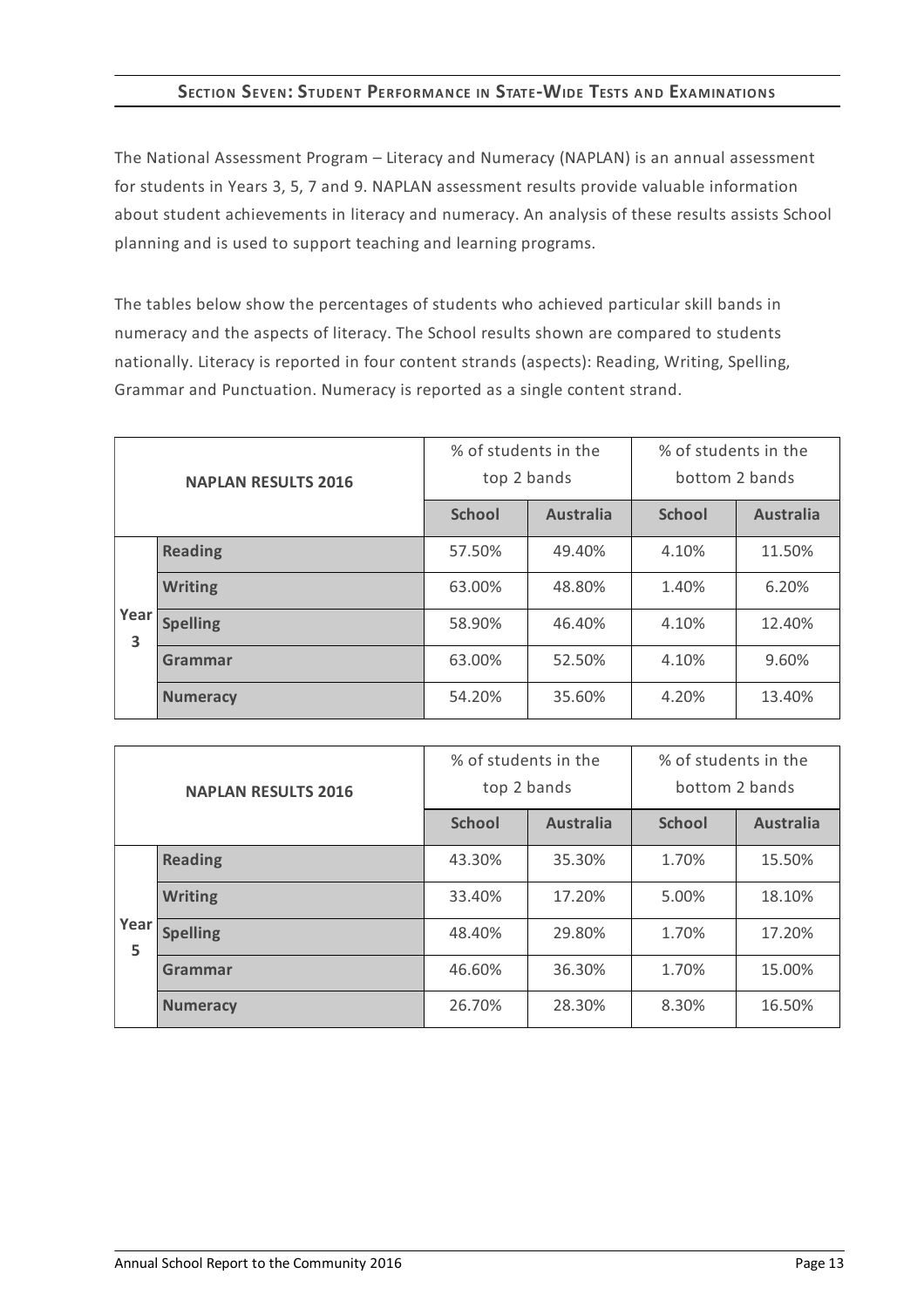## **Student Welfare Policy**

St Nicholas Primary School seeks to provide a safe and supportive environment which:

- minimises risk of harm and ensures students feel secure
- supports the physical, social, academic, spiritual and emotional development of children
- has in place student welfare policies and programmes that develop a sense of self worth and foster personal development.

Students and staff have access to counselling by Centacare on request.

The school's Pastoral Care Policy is based on the Bishop's Commission Policy Pastoral Care in The Catholic Systemic Schools of the Armidale Diocese.

No changes were made to this policy this year.

The full text of the School's Pastoral Care Policy may be accessed on the School's website or at the administration office.

## **Discipline Policy**

Corporal punishment is expressly prohibited in this School. The School does not sanction administration of corporal punishment by School persons and non-School persons, including parents, to enforce discipline in the School.

St Nicholas Primary School bases its Discipline Policy on the Bishop's Commission Policies Pastoral care in The Catholic Systemic Schools of the Armidale Diocese, Policy on Suspension, Expulsion or Exclusion of Students. These policies are based on procedural fairness and are discussed with students on a regular basis. The school's Discipline Policy is contained within the school's Pastoral Care Policy.

The school's Manners Matter Program is a pro-active way to support students in understanding right choices and behaviour. The school also acknowledges students who have displayed positive, supportive and caring behaviour.

No changes were made to this policy this year.

The full text of the School's Student Discipline Policy may be accessed on the School's website or at the administration office.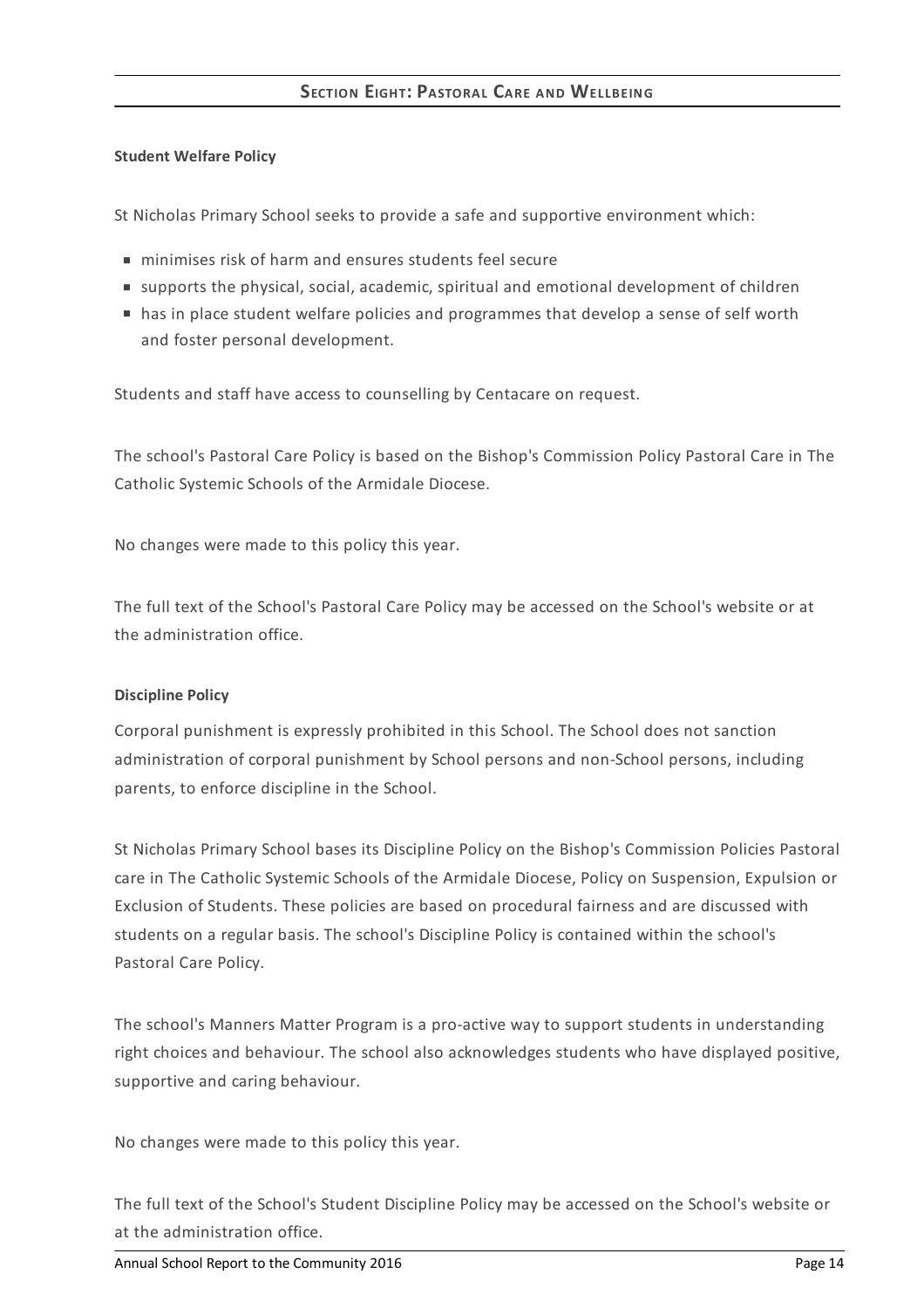## **Anti-Bullying Policy**

The Catholic Schools Office, Armidale has established a *Student Anti-Bullying Policy* which is implemented by our school and all systemic schools in the Diocese. It provides a framework for school communities to work together to prevent and address issues of student bullying, in order to build respectful relationships that respond effectively and sensitively to the needs of each person. The Catholic Schools Office (CSO) monitors the implementation of this policy. No changes were made to the policy this year.

The full text of the *Anti-Bullying Policy* may be accessed on the School's website, the administration office or at the CSO website.

## **Complaints and Grievances Resolution Policy**

The Diocese of Armidale has established a *Staff Grievance Policy* which is implemented by our school in the Diocese. Each school also has an individual Grievance Policy and Procedure for dealing with matters at a school level. The rationale for these policies is that within the reality of the schooling experience, it is recognised that, from time to time, misunderstandings and differences of opinion will occur, and that these need to be resolved satisfactorily. Addressing such matters within a framework of dignity, respect and truth can provide powerful opportunities to model the love of Christ in the reality of our contemporary world. The Catholic Schools Office monitors the implementation of these policy. No changes were made to the policy this year.

The full text of the individual policies may be accessed on the School's website, the administration office or at the CSO website.

#### **Initiatives Promoting Respect and Responsibility**

At St Nicholas School we regard good manners as showing respect for other people but it also shows how we have respect for our own good standards and behaviour. Manners are a habit and so become part of the makeup of the school. They are a thread intentionally woven throughout the fabric of St Nicholas School.

Our 'Manners Matter' initiative ensures that students are encouraged and reminded on a regular basis to display behaviour that is polite and courteous.

- ... standing up to let an adult or elderly person sit down.
- ... looking a person in the eye when you shake hands.
- ... saying 'excuse me' when you walk in front of someone.
- ... addressing people by name.
- ... saying "please" and "thank you".
- ... being patient and selfless letting someone go in front of you or picking up something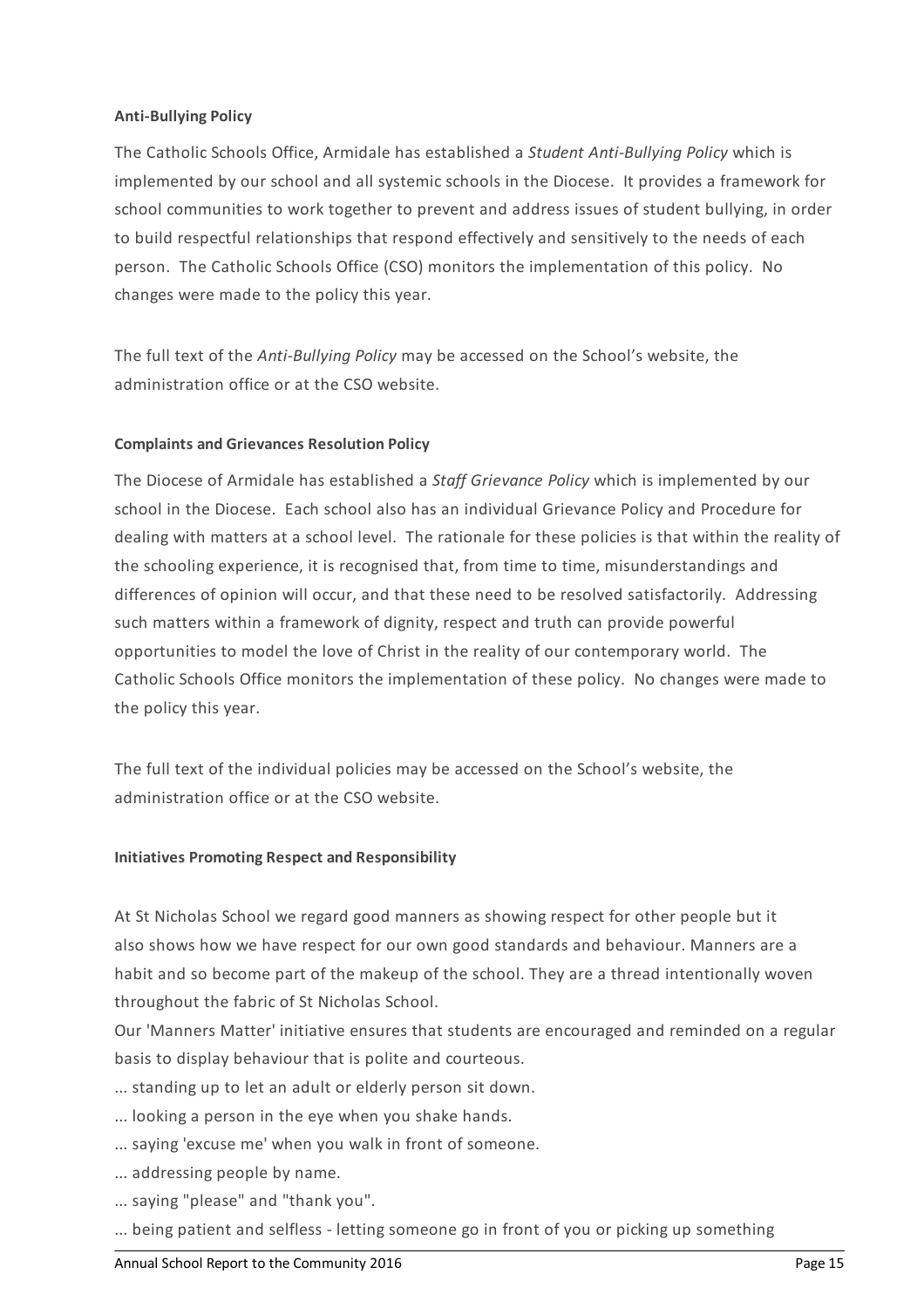for another person.

... holding a door open for another person and saying thank you to another person when they hold a door open for you.

These are just a few of 'life's little lessons', but they are taught and modelled each day by teachers and students.

An extensive student leadership program is in place at the school which seeks to support students develop their skills and sense of responsibility.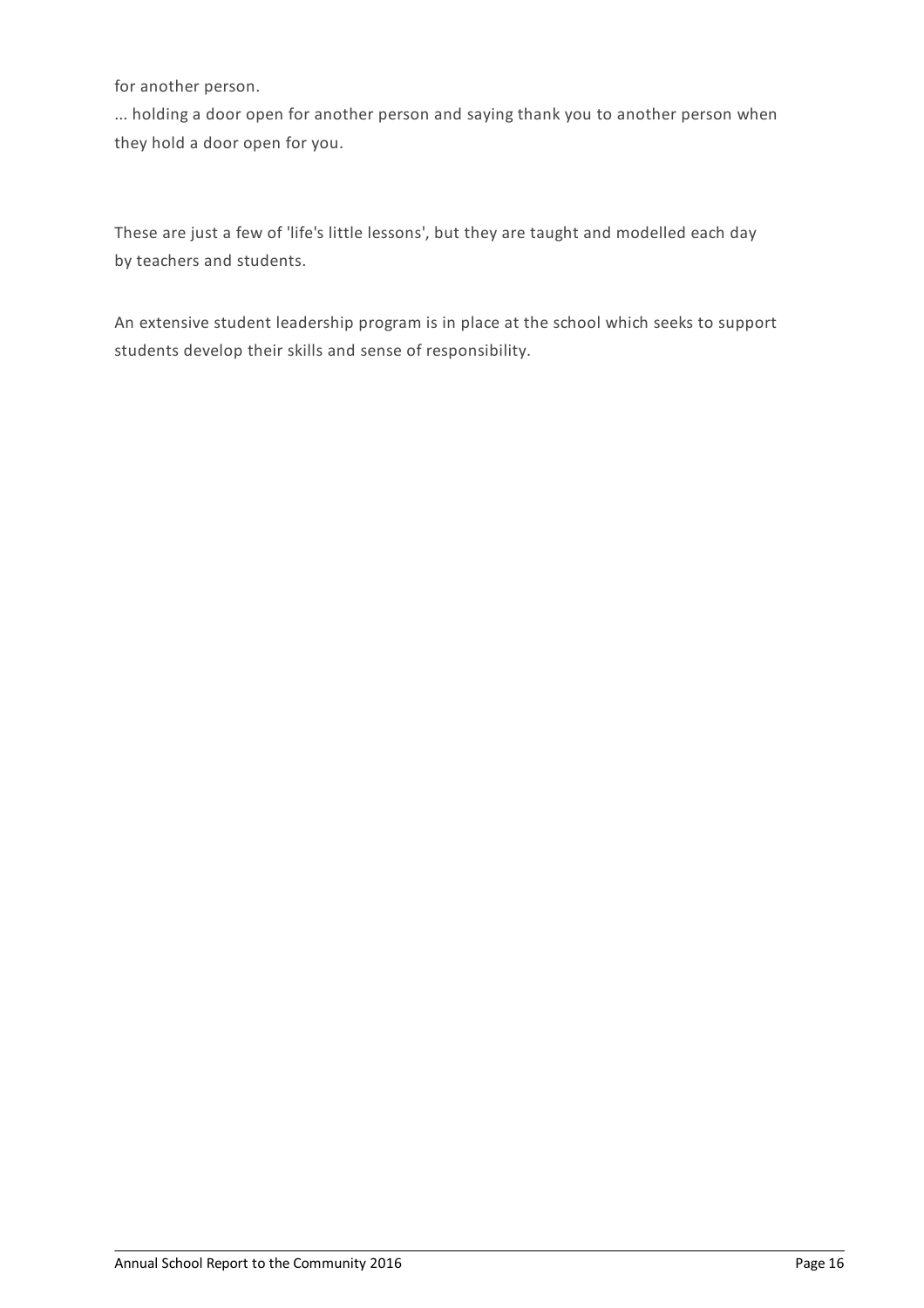# **SECTION NINE:SCHOOL REVIEW AND IMPROVEMENT**

Each year, the School develops an Annual Improvement Plan indicating the intended key improvements for student learning outcomes. The plan is drawn from the School's Strategic Improvement Plan and informed by the Catholic School's Office Annual Improvement Plan. The School engages in an annual evidence-based evaluation of its effectiveness against these external standards in collaboration with the Schools Consultant.

## **Key Improvements Achieved in 2016**

The school uses the National Improvement Tool to guide its Annual Improvement Plan.

Priority Key Improvements for 2016 that were achieved included:

- The incorporation of Catholic Principles and Values into the English and HSIE Programs
- The establishment of SMART targets for Year 6 Religious Education state wide examination
- Ongoing development of the Diocesan Learning Enhancement Strategy including MiniLit
- Parent Reading and Numeracy Workshops were very successful
- Teachers Professional Learning Plans were implemented
- Data walls were expanded across each grade
- Professional Learning Teams were established as well as Year Group Teams, a Pedagogical (LIFT) Practice Team, a Google Team and a Well Being Team
- The school also developed as a Catholic Professional Learning Community

A very significant area of improvement in 2016 was the upgrading of the school's facilities and infrastructure.

The school's website has a copy of the school's Annual Improvement Plan if you wish to explore this topic further.

## **Priority Key Improvements for 2017**

The school uses the National Improvement Tool to guide its Annual Improvement Plan.

In 2017 the 3 areas selected are: Faith Formation, Analysis and Discussion of Data and An Expert Teaching Team.

Priority Key Improvements for 2017 include:

■ The incorporation of Catholic Principles and Values into all KLA Programs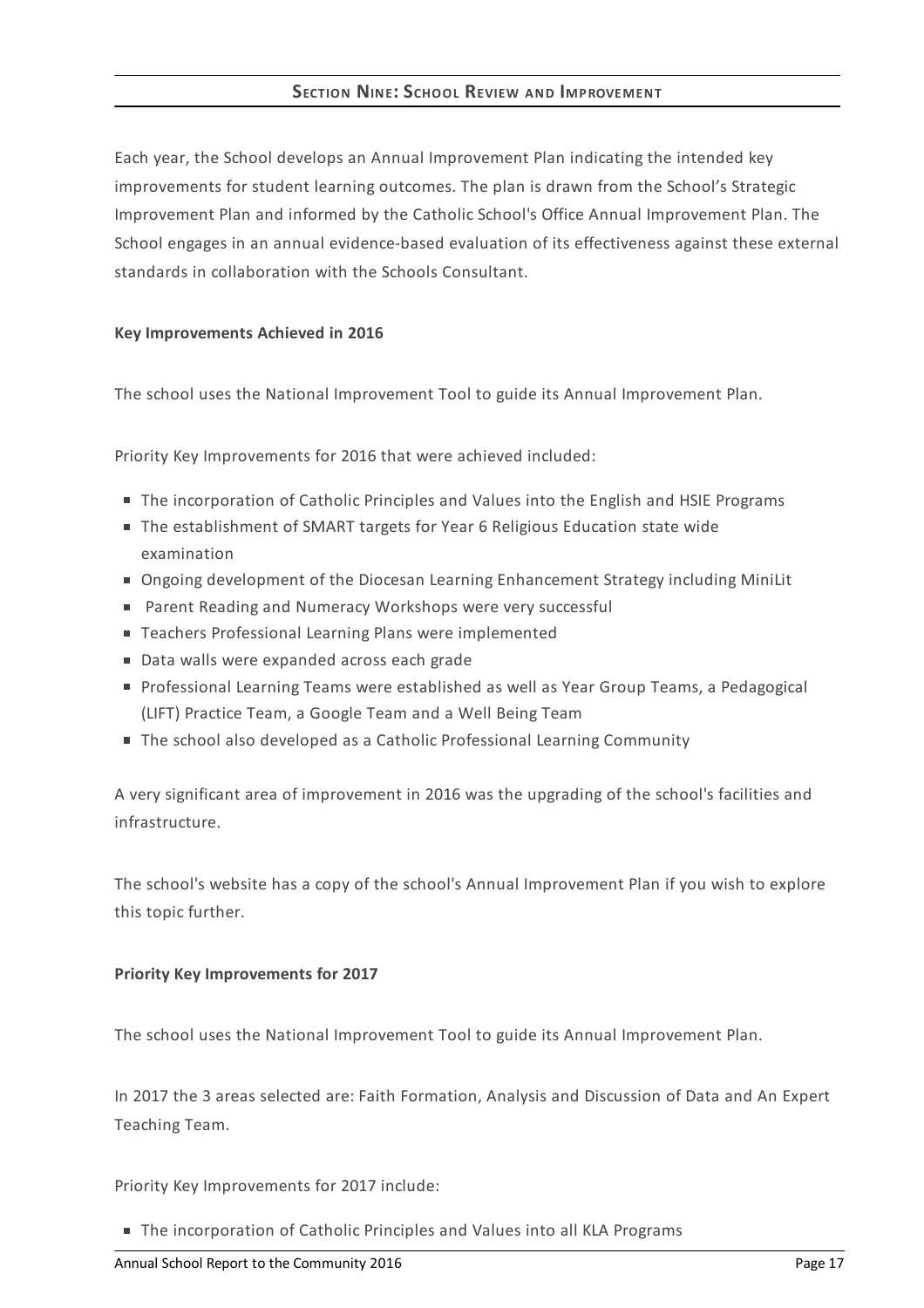- Ongoing development of the Diocesan Learning Enhancement Strategy including MiniLit
- Data walls to be enhanced and expanded across each grade
- Enhancing the school as a Catholic Professional Learning Community
- A very significant area of improvement in 2017 will be the completion of the school's major building works with the completion of a new library and flexible learning spaces for our Year 5 and Year 6 students. This will see all the students at the school working in flexible and collaborative spaces that require new and creative teaching practices. The school will focus heavily this year in ensuring our teachers and support staff are best equipped to utilise these spaces for enhanced educational outcomes.

The school's website has a copy of the school's Annual Improvement Plan if you wish to explore this topic further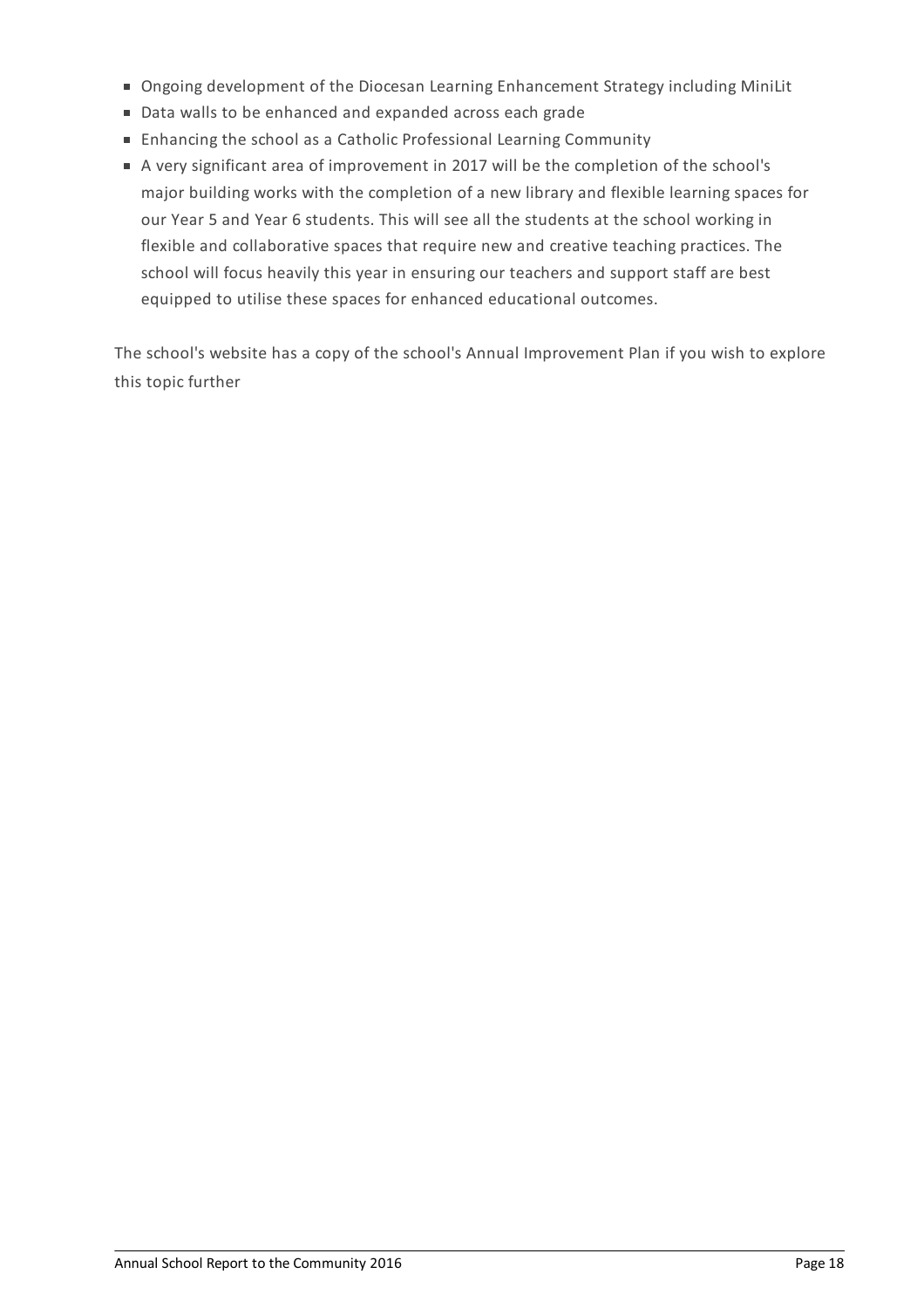# **SECTION TEN: PARENT, STUDENT AND TEACHER SATISFACTION**

The opinions and ideas of parents, students and teachers are valued and sought. Their suggestions are incorporated into planning for and achieving improved outcomes for students. This year, the School has used a variety of processes to gain information about the level of satisfaction with the School from parents, students and teachers.

## **Parent Satisfaction**

This year, as they have done for the past few years, the Catholic Schools Office commissioned a Queensland based company, MYP Corporation to conduct parent, staff and student surveys of the St Nicholas School community. The 5 areas surveyed were: Leadership, Resources, Catholic Ethos, Teaching/Learning and Improvement Process. The results are based on a 5 point scale: 4-5 An excellent outcome, 3-4 A fair to good score, 2-3 A poor result, 1-2 There are significant issues 0-1 Very poor result.

Parents rated the school 4.39 on Leadership, 4.17 on Resources 4.17, on Catholic Ethos 4.16, on Teaching and Learning and 4.09 Improvement Processes. The results and comments made in the survey help inform the School's Annual Development Plan. The average score was 4.19

This data is important in helping the school plan for the following year as well as addressing pressing concerns as soon as possible.

## **Student Satisfaction**

This year, as they have done for the past few years, the Catholic Schools Office commissioned a Queensland based company, MYP Corporation to conduct parent, staff and student surveys of the St Nicholas School community. The 5 areas surveyed were: Leadership, Resources, Catholic Ethos, Teaching/Learning and Improvement Process. The results are based on a 5 point scale: 4-5 An excellent outcome, 3-4 A fair to good score, 2-3 A poor result, 1-2 There are significant issues, 0-1 Very poor result.

Students rated the school 4.48 on Leadership, 4.03 on Resources, 4.44 on Catholic Ethos, 4.42 on Staff Engagement and 4.24 on Improvement Process. The results and comments made in the survey help inform the School's Annual Development Plan. The average score was 4.30.

This data is important in helping the school plan for the following year as well as addressing pressing concerns as soon as possible.

#### **Teacher Satisfaction**

This year, as they have done for the past few years, the Catholic Schools Office commissioned a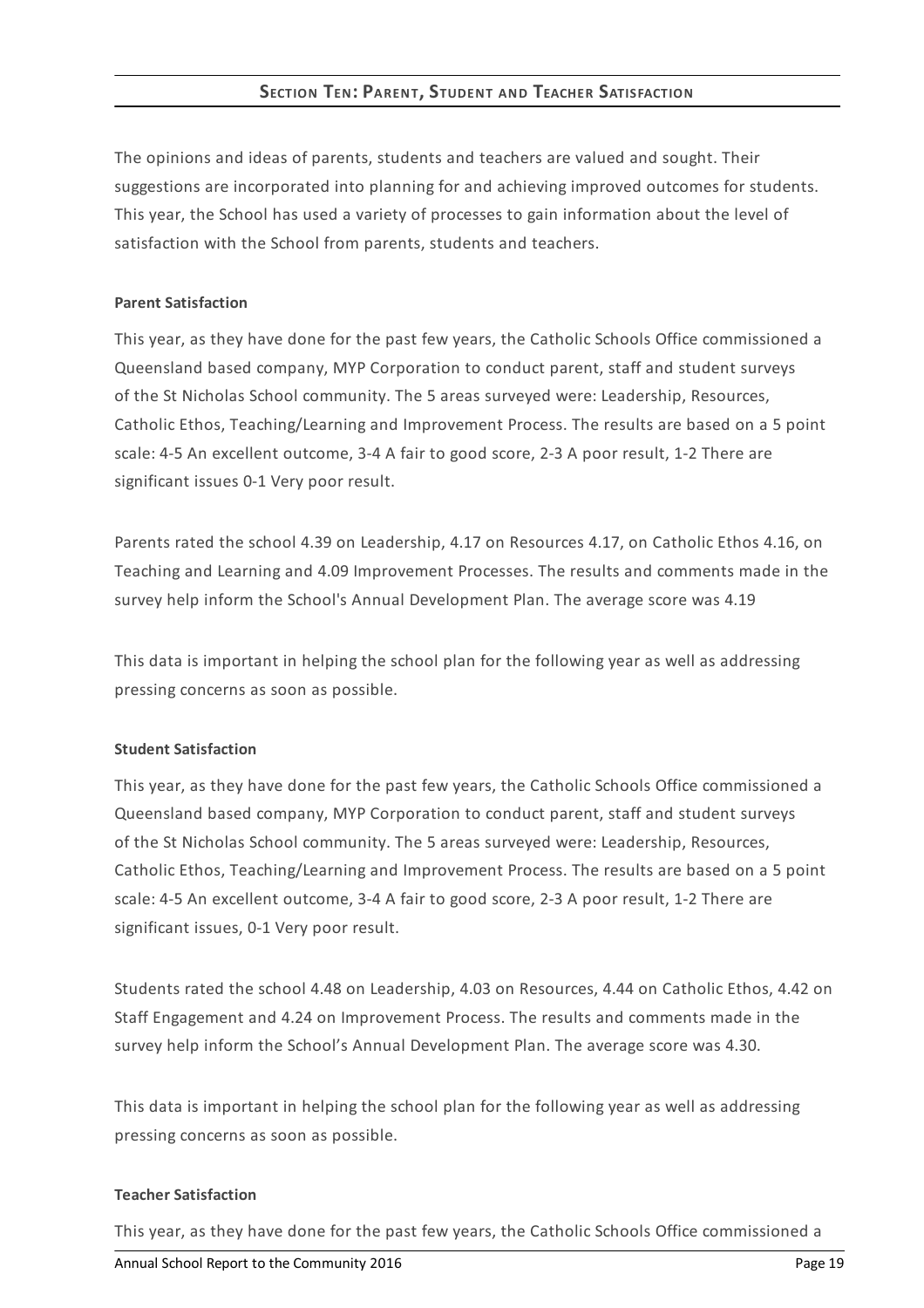Queensland based company, MYP Corporation to conduct parent, staff and student surveys of the St Nicholas School community. The 5 areas surveyed were: Leadership, Resources, Catholic Ethos, Teaching/Learning and Improvement Process. The results are based on a 5 point scale: 4-5 An excellent outcome, 3-4 A fair to good score, 2-3 A poor result, 1-2 There are significant issues, 0-1 Very poor result.

Teachers rated the school 4.28 on Leadership, 4.38 on Resources, 4.35 on Catholic Ethos, 4.22 on Staff Engagement and 4.20 on Improvement Process. The results and comments made in the survey help inform the School's Annual Development Plan. The average score was 4.24

This data is important in helping the school plan for the following year as well as addressing pressing concerns as soon as possible.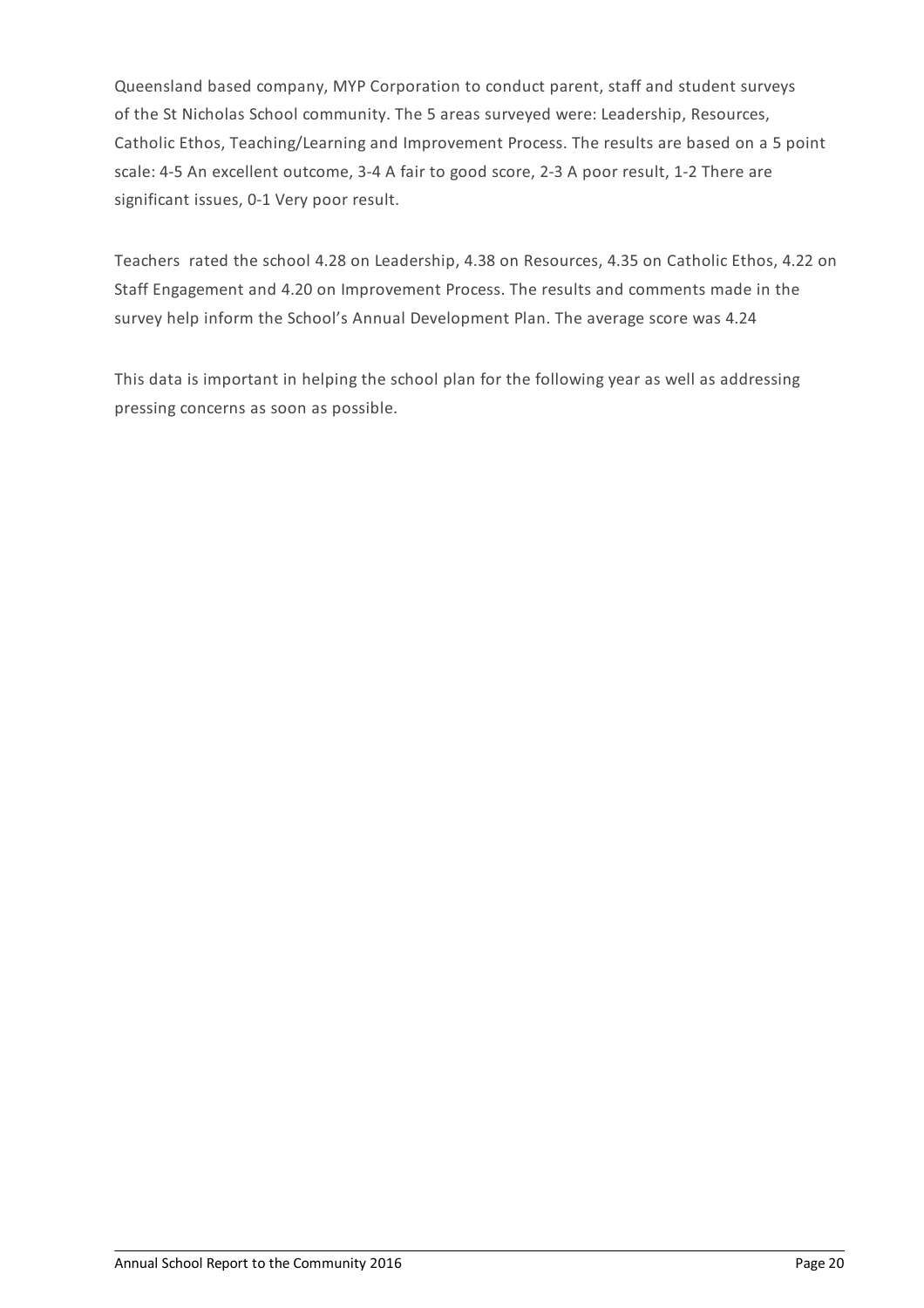# **SECTION ELEVEN:FINANCIAL STATEMENT**



This School Financial Information is based on the detailed information provided to the Commonwealth Government in the Commonwealth Financial Questionnaire. School Financial Information for the 2016 year is detailed below:

| <b>RECURRENT and CAPITAL INCOME</b>        |             |  |  |
|--------------------------------------------|-------------|--|--|
| Commonwealth Recurrent Grants <sup>1</sup> | \$3,680,264 |  |  |
| Government Capital Grants <sup>2</sup>     | \$2,993,300 |  |  |
| State Recurrent Grants <sup>3</sup>        | \$1,095,815 |  |  |
| Fees and Private Income <sup>4</sup>       | \$946,454   |  |  |
| Other Capital Income <sup>5</sup>          | \$61,540    |  |  |
| <b>Total Income</b>                        | \$8,800,368 |  |  |

| <b>RECURRENT and CAPITAL EXPENDITURE</b>   |              |  |  |
|--------------------------------------------|--------------|--|--|
| Capital Expenditure <sup>6</sup>           | \$7,081,519  |  |  |
| Salaries and Related Expenses <sup>7</sup> | \$3,787,298  |  |  |
| Non-Salary Expenses <sup>8</sup>           | \$1,403,522  |  |  |
| <b>Total Expenditure</b>                   | \$12,272,339 |  |  |

#### **Notes**

- 1. Commonwealth Recurrent Grants includes recurrent per capita grants and special purpose grants.
- 2. Government Capital Grants includes all capital grants received from the Commonwealth and State Governments.